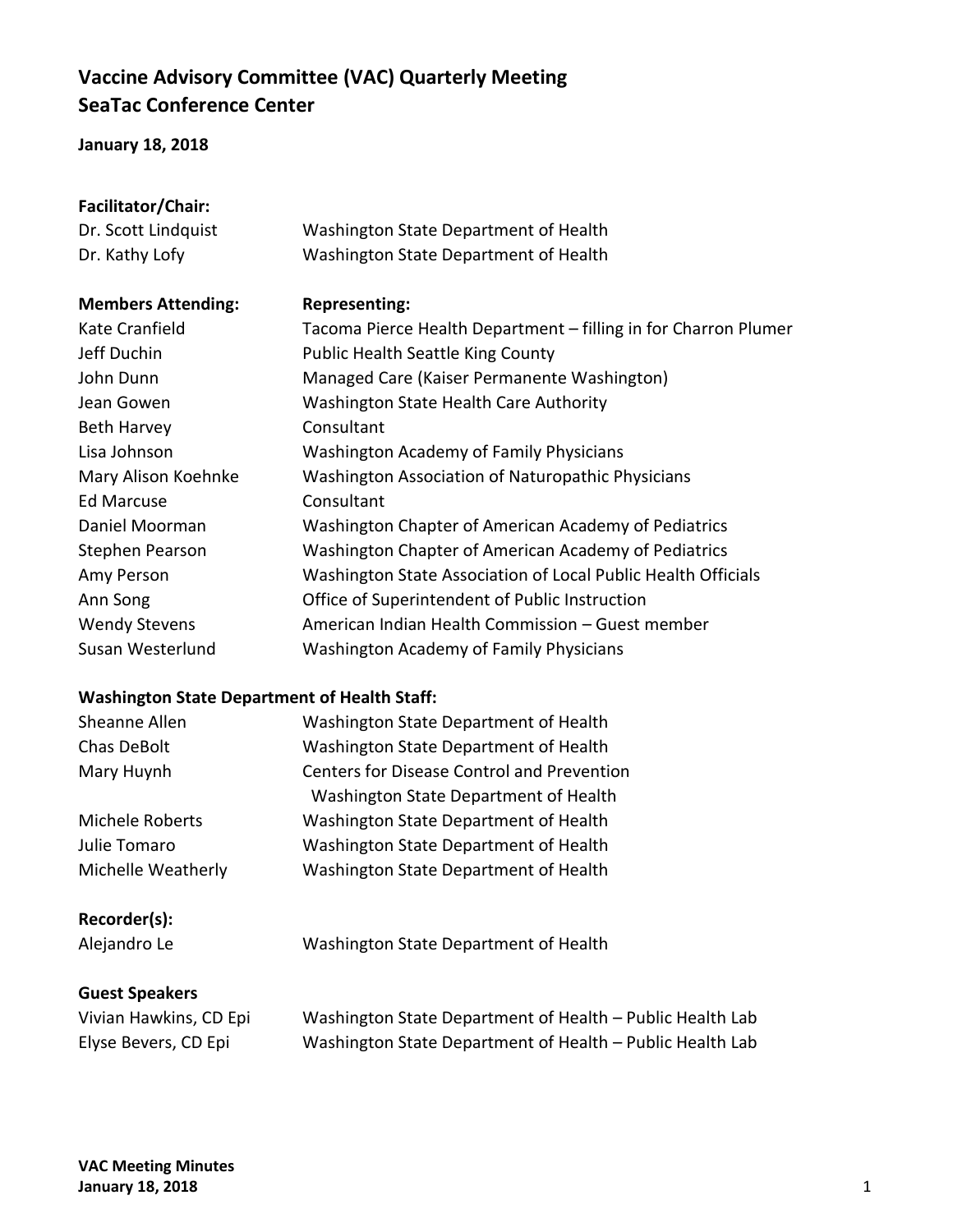| <b>Agenda Item</b>              | <b>Presented Information</b>                                                                     | <b>Member Discussion</b>                                                                                              |  |
|---------------------------------|--------------------------------------------------------------------------------------------------|-----------------------------------------------------------------------------------------------------------------------|--|
| Welcome,                        |                                                                                                  | New member intro (Stephen Pearson, representing WCAAP - Pediatrician from Yakima)                                     |  |
| Introductions,                  |                                                                                                  |                                                                                                                       |  |
| <b>Announcements</b>            | Guest member intro (Wendy Stevens) representing the American Indian Health Commission            |                                                                                                                       |  |
|                                 | today. The AIHC is working to fill Holly Blanton's seat so Wendy is representing in the interim. |                                                                                                                       |  |
| Dr. Kathy Lofy,                 |                                                                                                  |                                                                                                                       |  |
| M.D., State                     | Guest presenters on Flu activity and surveillance                                                |                                                                                                                       |  |
| <b>Health Officer,</b>          | Vivian Hawkins, CD Epi at the Public Health Lab                                                  |                                                                                                                       |  |
| <b>VAC Chair</b>                | Elyse Bevers, CD Epi at the Public Health Lab<br>$\bullet$                                       |                                                                                                                       |  |
|                                 |                                                                                                  |                                                                                                                       |  |
|                                 |                                                                                                  | Mentioned public comment will come after the conflict of interest declaration as reminder that                        |  |
|                                 | we've moved this to the beginning of the meeting.                                                |                                                                                                                       |  |
|                                 |                                                                                                  |                                                                                                                       |  |
| <b>Conflict of</b>              |                                                                                                  | Ask members if they have any conflicts of interests to declare based on policy statement.                             |  |
| <b>Interest</b>                 |                                                                                                  |                                                                                                                       |  |
| <b>Declaration</b><br>(Handout) | None to declare                                                                                  |                                                                                                                       |  |
|                                 |                                                                                                  |                                                                                                                       |  |
| <b>Michelle</b>                 |                                                                                                  |                                                                                                                       |  |
| <b>Weatherly, OICP</b>          |                                                                                                  |                                                                                                                       |  |
| <b>Senior Policy</b>            |                                                                                                  |                                                                                                                       |  |
| Analyst                         |                                                                                                  |                                                                                                                       |  |
|                                 |                                                                                                  |                                                                                                                       |  |
| <b>Approval of</b>              | Ask members to review and provide feedback or approve.                                           |                                                                                                                       |  |
| <b>Meeting</b>                  |                                                                                                  |                                                                                                                       |  |
| <b>Minutes</b>                  | Approved                                                                                         |                                                                                                                       |  |
| (Handout)                       |                                                                                                  |                                                                                                                       |  |
|                                 |                                                                                                  |                                                                                                                       |  |
| <b>All Members</b>              |                                                                                                  |                                                                                                                       |  |
| <b>OICP General</b>             | <b>New location for future VAC</b>                                                               | Bills - is it useful to have a voice (Johnson)                                                                        |  |
| Update                          | meetings:                                                                                        |                                                                                                                       |  |
| (Handout)                       | Red Lion Hotel, Seattle, WA<br>Rainier Room                                                      | The Department tags bills related to health. Conduct a bill                                                           |  |
| <b>Michele</b>                  | 18220 International Blvd                                                                         | analysis, list potential concerns, or support and then wait<br>for a hearing. We may do outreach to talk with partner |  |
| <b>Roberts, OICP</b>            | Seattle, WA 98188                                                                                | agencies and get them to weigh in.                                                                                    |  |
| <b>Director</b>                 | (Shuttle service is provided to                                                                  |                                                                                                                       |  |
|                                 | and from SeaTac airport)                                                                         | Legislative links:                                                                                                    |  |
|                                 |                                                                                                  | <b>Washington State Legislature Homepage</b><br>$\bullet$                                                             |  |
|                                 | Legislative session - Main                                                                       | (http://leg.wa.gov/)                                                                                                  |  |
|                                 | agenda to include work on the                                                                    | Bill Information (http://app.leg.wa.gov/billinfo/)<br>$\bullet$                                                       |  |
|                                 | capital budget and education                                                                     | <b>Agendas, Schedules, and Calendars</b><br>$\bullet$                                                                 |  |
|                                 | funding.                                                                                         | (http://leg.wa.gov/legislature/Pages/Calendar.aspx)                                                                   |  |
|                                 |                                                                                                  |                                                                                                                       |  |
|                                 |                                                                                                  | Bills being monitored:                                                                                                |  |
|                                 | No immunization legislation was                                                                  | HB 2090 - Reviewing full health history prior to<br>$\bullet$                                                         |  |
|                                 | proposed by the Department this                                                                  | vaccination.                                                                                                          |  |
|                                 | session. However, we're                                                                          | HB 2092 - Immunization exemption form changes.<br>$\bullet$                                                           |  |
|                                 | monitoring                                                                                       | HB 2840 - Vaccines containing mercury and aluminum.<br>٠                                                              |  |
|                                 | immunization-related bills                                                                       | HB 2841 - Vaccine risk communication.<br>$\bullet$                                                                    |  |
|                                 | introduced.                                                                                      | HB 2842 - Notifying parents about exemptions.<br>$\bullet$                                                            |  |
|                                 |                                                                                                  | HB 2570 - Vaccine and birth control database.                                                                         |  |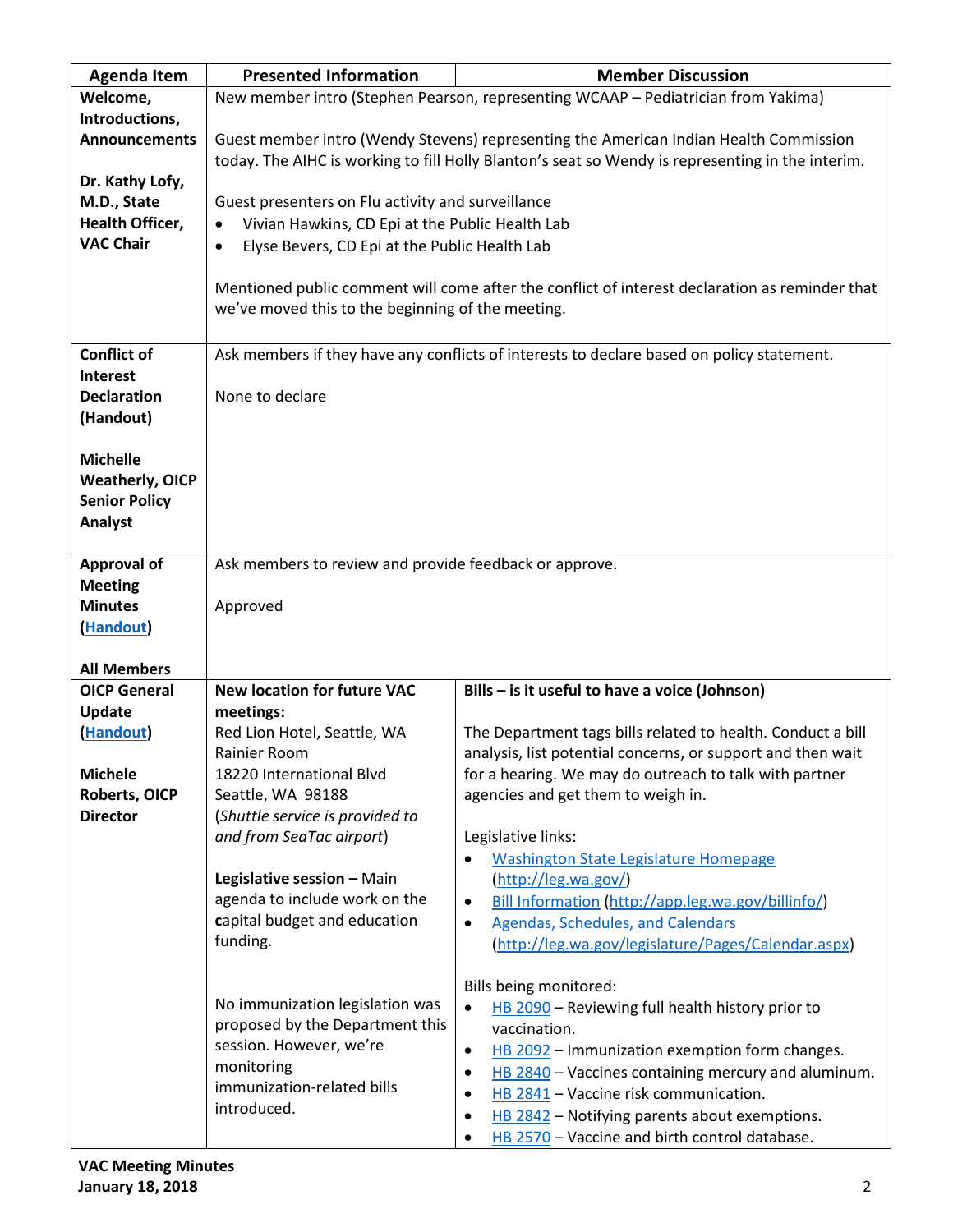| <b>Agenda Item</b> | <b>Presented Information</b>           | <b>Member Discussion</b>                                    |
|--------------------|----------------------------------------|-------------------------------------------------------------|
|                    | Immunization criteria review:          |                                                             |
|                    | The Board approved the                 |                                                             |
|                    | recommended changes that               |                                                             |
|                    | came out of the July 2017              |                                                             |
|                    | <b>Technical Advisory Group (TAG)</b>  |                                                             |
|                    | meeting. The final document can        |                                                             |
|                    | be found on the State Board of         |                                                             |
|                    | Health website.                        |                                                             |
|                    |                                        |                                                             |
|                    | <b>Certificate of Exemption (COE):</b> |                                                             |
|                    | The department is gathering            |                                                             |
|                    | feedback on the revised version        |                                                             |
|                    | of the COE. It was last reviewed       |                                                             |
|                    | in 2015. It will be shared once        |                                                             |
|                    | it's finalized. We hope to have        |                                                             |
|                    | that done prior to 2018                |                                                             |
|                    | Kindergarten registration.             |                                                             |
|                    |                                        |                                                             |
|                    | Award opportunities: Clinics are       |                                                             |
|                    | encouraged to nominate                 |                                                             |
|                    | themselves for the Immunize WA         |                                                             |
|                    | Award. All nominees who have           |                                                             |
|                    | achieved immunization rates of         |                                                             |
|                    | 70% or higher quiliaty for an          |                                                             |
|                    | award. For more information            |                                                             |
|                    | visit,                                 |                                                             |
|                    | www.doh.wa.gov/immunizeWA              |                                                             |
|                    |                                        |                                                             |
|                    | Other award opportunities are in       |                                                             |
|                    | the OICP Updates.                      |                                                             |
| <b>Review</b>      | Each year we review the VAC            |                                                             |
| membership         | membership policy and purpose          |                                                             |
| policy and         | statement and update it if             |                                                             |
| purpose            | needed. We would like your             |                                                             |
| statement          | feedback on whether or not you         |                                                             |
| (Handouts)         | think changes are needed.              |                                                             |
|                    |                                        |                                                             |
| Dr. Kathy Lofy,    | Purpose Statement -<br>$\bullet$       | No further feedback or edits provided.                      |
| M.D., State        | feedback?                              |                                                             |
| Health Officer,    |                                        |                                                             |
| <b>VAC Chair</b>   | Membership Policy -<br>$\bullet$       | Suggestion to include a consumer representative from the    |
|                    | feedback? Updated last year            | public that could inform the committee about attitudes and  |
|                    | - duration of membership               | feelings around immunizations.                              |
|                    | (see language in the policy).          |                                                             |
|                    |                                        | ACIP has a consumer representative. It would be good to     |
|                    |                                        | find someone who is knowledgeable and interested in child   |
|                    |                                        | health. The ACIP consumer rep wasn't a medical person but   |
|                    |                                        | a child health advocate. We could look at the criteria they |
|                    |                                        | use to choose a consumer rep.                               |
|                    |                                        |                                                             |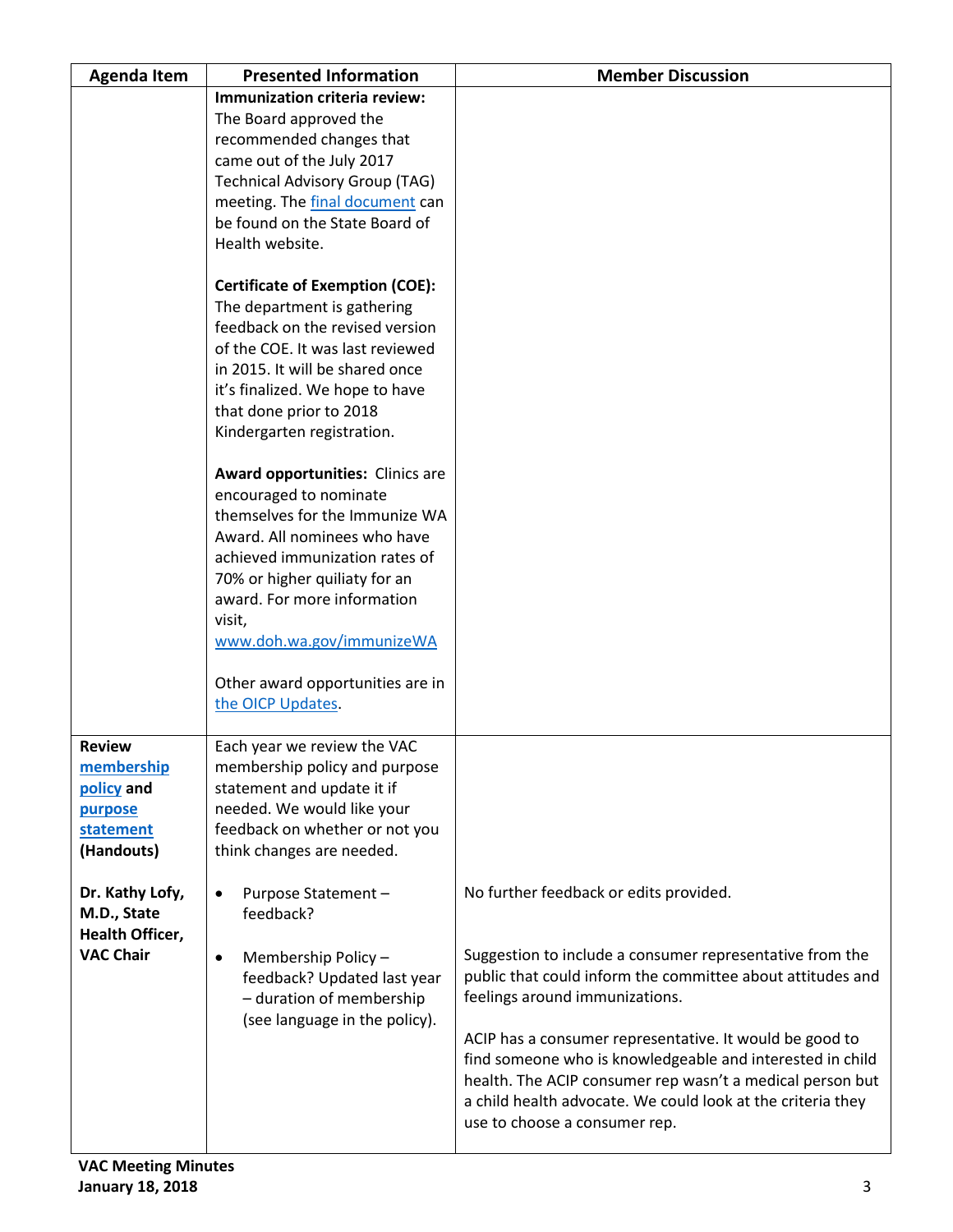| <b>Agenda Item</b>            | <b>Presented Information</b>                                                                                           | <b>Member Discussion</b>                                                                                                                                                                         |
|-------------------------------|------------------------------------------------------------------------------------------------------------------------|--------------------------------------------------------------------------------------------------------------------------------------------------------------------------------------------------|
|                               |                                                                                                                        | Members agreed with the concept but would like to talk<br>further about logistics, how to apply "criteria", and how the<br>decision will be made.                                                |
|                               |                                                                                                                        | One member stated that it's important to distinguish the<br>difference between a consumer and vaccine supporter.                                                                                 |
|                               |                                                                                                                        | Contact the CDC about criteria they use and talk with other<br>advisory committees. Review how other groups handle that<br>and bring that information to the next meeting to make a<br>decision. |
|                               | <b>Hospital Association</b><br>representation:<br>We talked about inviting<br>someone from a hospital system           | Some members felt that it's easy to get someone to come<br>from the association but may be more difficult for someone<br>who works at a hospital.                                                |
|                               | if we needed their input on                                                                                            | Representative ideas and considerations:                                                                                                                                                         |
|                               | specific issues.<br>We weren't sure that all of the                                                                    | Internal medicine? This type of representative could<br>٠<br>provide adult vaccine knowledge.                                                                                                    |
|                               | topics would be relevant to<br>them. Do members think we<br>need permanent representation<br>or as needed? Any further | Long-term care rep? They are often internists. Fill the<br>$\bullet$<br>seat first and then see what the experience brings.                                                                      |
|                               | thoughts?                                                                                                              | Considerations should include, time commitment and<br>٠<br>focus areas (kids v. adults).                                                                                                         |
|                               |                                                                                                                        | <b>ACTION:</b><br>Suggest filling the seat with an internist. Update at next<br>meeting.                                                                                                         |
| Vaccine                       | Mumps activity: Oct 2016                                                                                               |                                                                                                                                                                                                  |
| Preventable<br><b>Disease</b> | through December 2017.                                                                                                 |                                                                                                                                                                                                  |
| <b>Surveillance</b>           | Reached a low in August 2017,                                                                                          |                                                                                                                                                                                                  |
| <b>Update</b>                 | with three reported cases. There                                                                                       |                                                                                                                                                                                                  |
| <b>Chas DeBolt,</b>           | has been a slight uptick in the<br>last quarter.                                                                       |                                                                                                                                                                                                  |
| <b>Senior</b>                 |                                                                                                                        |                                                                                                                                                                                                  |
| Epidemiologist                | School cluster in Thurston<br>County; two in Spokane county;                                                           |                                                                                                                                                                                                  |
| <b>Presentation</b>           | one in Grant county; two                                                                                               |                                                                                                                                                                                                  |
|                               | pending in King county.                                                                                                |                                                                                                                                                                                                  |
|                               | Pend Orielle county reported<br>first case since the outbreak<br>began.                                                |                                                                                                                                                                                                  |
|                               | Diphtheria in the US:                                                                                                  |                                                                                                                                                                                                  |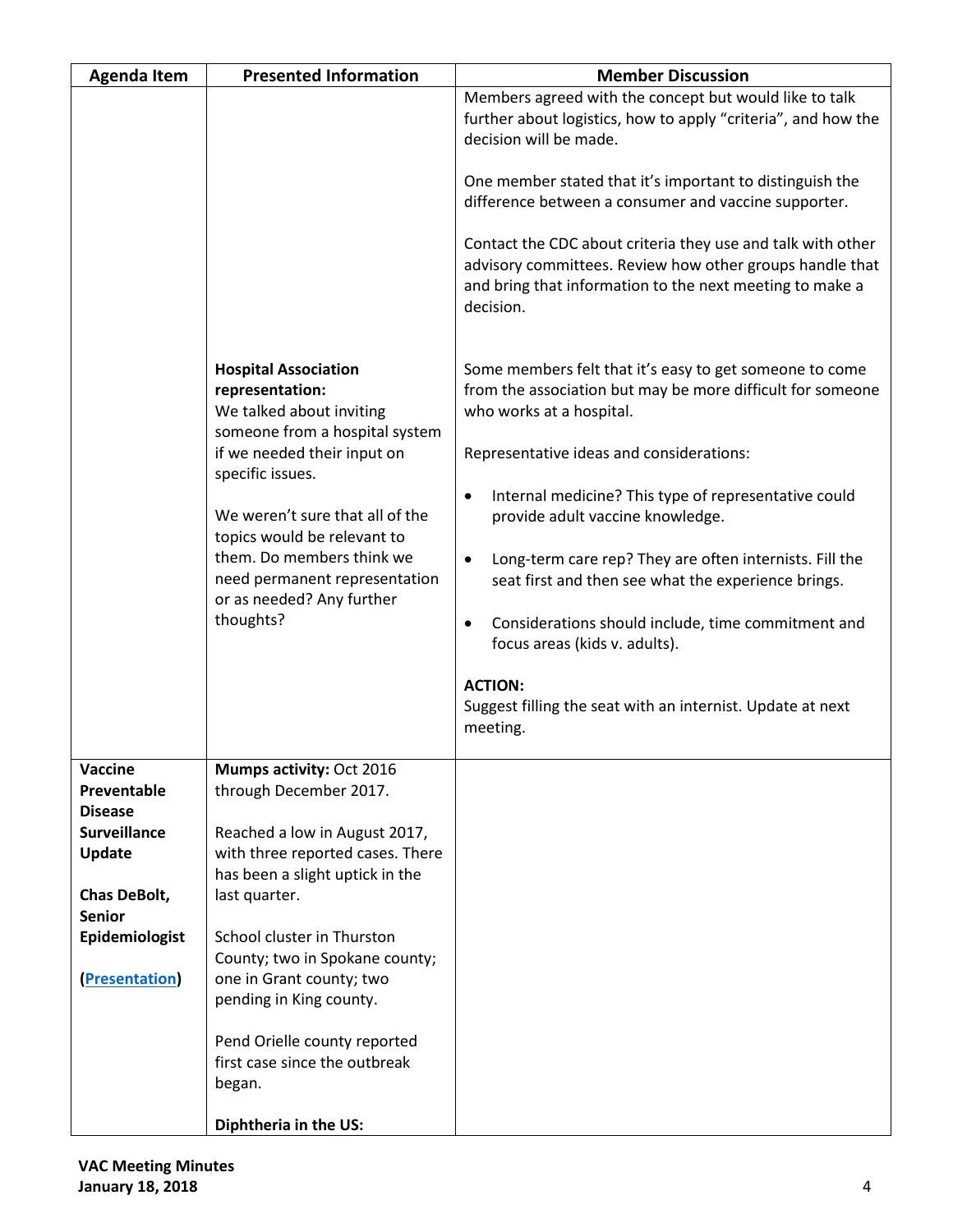| <b>Agenda Item</b> | <b>Presented Information</b>                               | <b>Member Discussion</b>                                                               |
|--------------------|------------------------------------------------------------|----------------------------------------------------------------------------------------|
|                    | Percentage of people vaccinated                            | Member shared that there have been outbreaks among                                     |
|                    | over 50% helped it drop.                                   | homeless alcoholic persons in Seattle. This could be                                   |
|                    | Remarkable to note the drop in                             | something to watch in this vulnerable population since                                 |
|                    | cases after intro of vaccine.                              | there have been increases in the homeless population in<br>Seattle.                    |
|                    | Three recent cases; one WA                                 |                                                                                        |
|                    | resident. All were exposed                                 | Member asked about vaccinating homeless populations? Is                                |
|                    | during international travel.                               | there an opportunity for broader vaccination beyond<br>emergency response?             |
|                    | <b>Minnesota case histories</b>                            | It's very labor intensive. As an example, the uptake                                   |
|                    | (Toxigenic cutaneous                                       | of Hepatitis A vaccine is not huge. Counseling                                         |
|                    | diphtheria):                                               | helped. The emergency department should get                                            |
|                    | September 2015; abdominal<br>wound, unvaccinated, traveled | onboard to help.                                                                       |
|                    | to Somalia.                                                | It's a large population to do outreach.                                                |
|                    |                                                            | We need to continue the conversation.                                                  |
|                    | September 2017; leg wound,                                 | Limited vaccine was purchased but we need to get it to the                             |
|                    | unknown vaccination status,                                | right providers. Maybe through a special program with                                  |
|                    | traveled to Somalia.                                       | hospitals? About 25% of the known homeless population                                  |
|                    |                                                            | has insurance. Can we use the vaccine we have to target                                |
|                    | <b>Washington case:</b>                                    | specific providers?                                                                    |
|                    | September 2017; superinfected                              |                                                                                        |
|                    | insect bites, fully vaccinated,                            | One member mentioned considering vaccination across the                                |
|                    | travel to Phillipines.                                     | lifespan might be helpful when deciding on a new VAC                                   |
|                    | Working with CDC to write a                                | member.                                                                                |
|                    | MMWR on these cases and a                                  | There was discussion around social service providers asking                            |
|                    | standard operating procedure.                              | where they can get free vaccine for their homeless clients                             |
|                    |                                                            | and continued uptake.                                                                  |
|                    | Position statement: propose                                | With the first one, it is usually easy but the follow                                  |
|                    | adding cutaneous diphtheria                                | up is challenging. Having someone from social                                          |
|                    | caused by a toxigenic organism                             | services to follow up can be helpful or possibly a                                     |
|                    | to the case definition.                                    | dedicated RN.                                                                          |
|                    |                                                            | Uptake in the ER higher (Kathy asking Jeff).                                           |
|                    |                                                            | Sometimes because they are there for a while but                                       |
|                    |                                                            | not so easy when they are in their encampment.                                         |
|                    |                                                            | Promoting standards for adult immunizations with<br>$\bullet$                          |
|                    |                                                            | a focus on the homeless.                                                               |
|                    |                                                            | ER access to the IIS? This would help since                                            |
|                    |                                                            | homeless may not have records.                                                         |
|                    |                                                            | Most ERs use EHRs but they may not be compatible                                       |
|                    |                                                            | with the IIS. We're getting more hospital data but                                     |
|                    |                                                            | we are continuing to work on aligning technology.<br>This will help increase the data. |
|                    |                                                            | For children we know 95% of doses are ending up in                                     |
|                    |                                                            | the IIS. Most adults have a record but not as                                          |
|                    |                                                            | complete.                                                                              |
|                    |                                                            | Syringe exchange program? There could be overlap                                       |
|                    |                                                            | here.                                                                                  |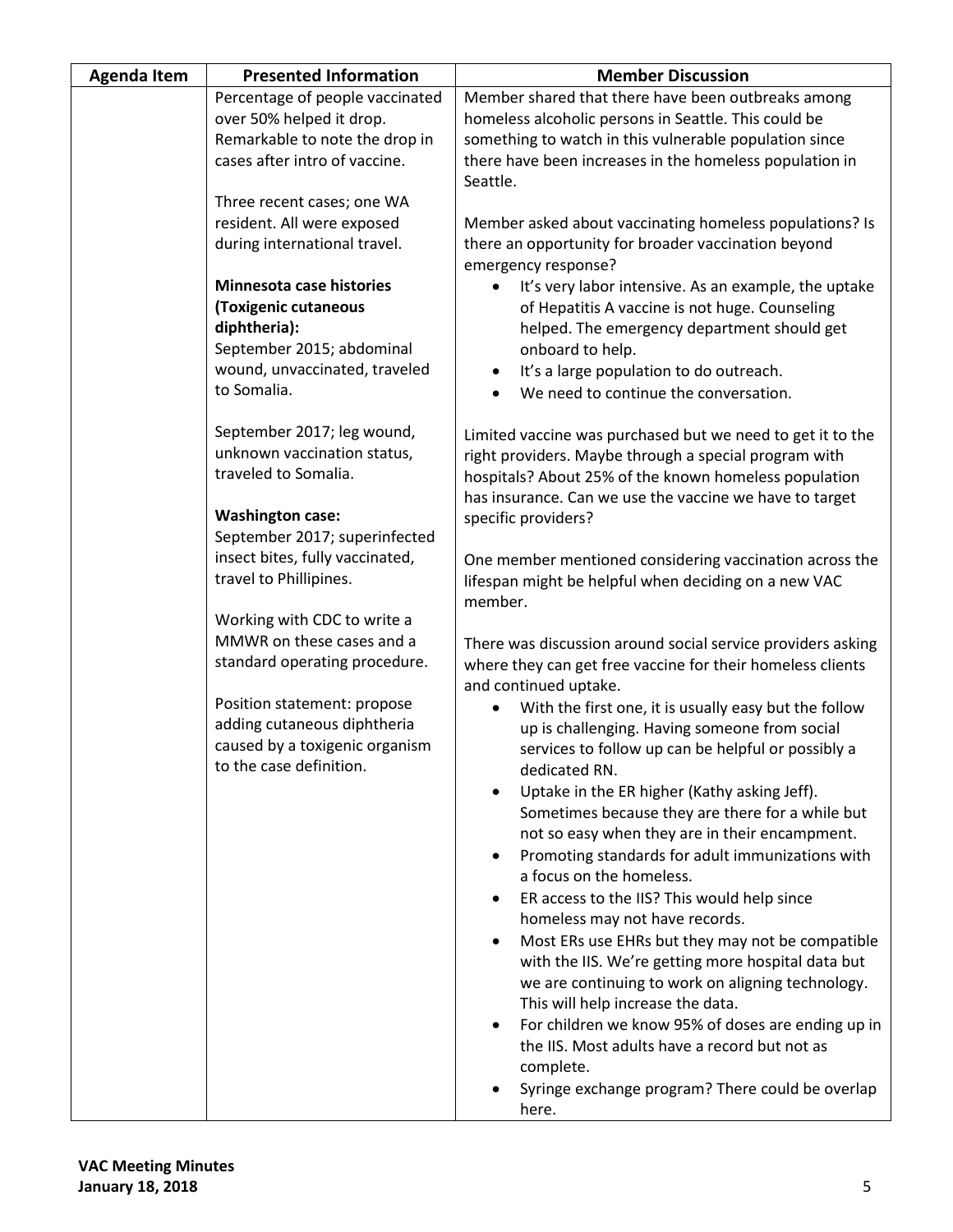| <b>Agenda Item</b>    | <b>Presented Information</b>                                                                                                                                                                                                                                                                                                                         | <b>Member Discussion</b>                                                                                                                                                                                                                                     |
|-----------------------|------------------------------------------------------------------------------------------------------------------------------------------------------------------------------------------------------------------------------------------------------------------------------------------------------------------------------------------------------|--------------------------------------------------------------------------------------------------------------------------------------------------------------------------------------------------------------------------------------------------------------|
|                       |                                                                                                                                                                                                                                                                                                                                                      | Member mentioned that they are applying for a<br>grant to pilot Hep C testing and treatment. Suggest<br>that immunizations should be a part of that.<br>Medicaid agency in NY is setting up a<br>reimbursement program. Washington is interested<br>as well. |
| <b>Vaccine Supply</b> | Flu vaccine supply and pre-                                                                                                                                                                                                                                                                                                                          |                                                                                                                                                                                                                                                              |
| and Distribution      | book:                                                                                                                                                                                                                                                                                                                                                |                                                                                                                                                                                                                                                              |
| <b>Update</b>         | Total remaining doses for 2017-                                                                                                                                                                                                                                                                                                                      |                                                                                                                                                                                                                                                              |
|                       | 18 season - 167,050 doses.                                                                                                                                                                                                                                                                                                                           |                                                                                                                                                                                                                                                              |
| Sheanne Allen,        |                                                                                                                                                                                                                                                                                                                                                      |                                                                                                                                                                                                                                                              |
| <b>Vaccine</b>        | 2018-19 Flu vaccine pre-booking                                                                                                                                                                                                                                                                                                                      |                                                                                                                                                                                                                                                              |
| <b>Management</b>     | is due by February 9th.                                                                                                                                                                                                                                                                                                                              |                                                                                                                                                                                                                                                              |
| <b>Section</b>        |                                                                                                                                                                                                                                                                                                                                                      |                                                                                                                                                                                                                                                              |
| <b>Manager</b>        | <b>Meningococcal B:</b>                                                                                                                                                                                                                                                                                                                              |                                                                                                                                                                                                                                                              |
|                       | Oregon State University is                                                                                                                                                                                                                                                                                                                           |                                                                                                                                                                                                                                                              |
| <b>Presentation</b>   | experiencing a meningococcal B                                                                                                                                                                                                                                                                                                                       |                                                                                                                                                                                                                                                              |
|                       | outbreak. Messaging has been                                                                                                                                                                                                                                                                                                                         |                                                                                                                                                                                                                                                              |
|                       | shared with providers and doses                                                                                                                                                                                                                                                                                                                      |                                                                                                                                                                                                                                                              |
|                       | of vaccine can be ordered by                                                                                                                                                                                                                                                                                                                         |                                                                                                                                                                                                                                                              |
|                       | providers at any time by emailing<br>the request to DOH.                                                                                                                                                                                                                                                                                             |                                                                                                                                                                                                                                                              |
|                       |                                                                                                                                                                                                                                                                                                                                                      |                                                                                                                                                                                                                                                              |
|                       | <b>Shingles vaccine - Shingrix:</b><br>Recently licensed by the FDA;<br>two dose series given six month<br>apart for adults aged 50 years<br>and older; ACIP voted on<br>October 25, 2017 to recommend<br>the use of this vaccine for<br>immunocompetent adults aged<br>50 and older, including adults<br>who previously received zoster<br>vaccine. |                                                                                                                                                                                                                                                              |
|                       | <b>New adult Hepatitis B vaccine</b><br>(Heplisav-B):<br>FDA recently licensed this two-<br>dose series vaccine to be given<br>to adults one month apart. ACIP<br>will discuss the<br>recommendations for the use of<br>this vaccine at the 2018 meeting.<br><b>Hepatitis A:</b><br>Assessed LHJ and Tribal need for<br>adult hep A vaccine for      | Tribal representative suggested that communications on<br>this topic go directly to Tribes, not through local health.                                                                                                                                        |
|                       | prevention efforts.                                                                                                                                                                                                                                                                                                                                  |                                                                                                                                                                                                                                                              |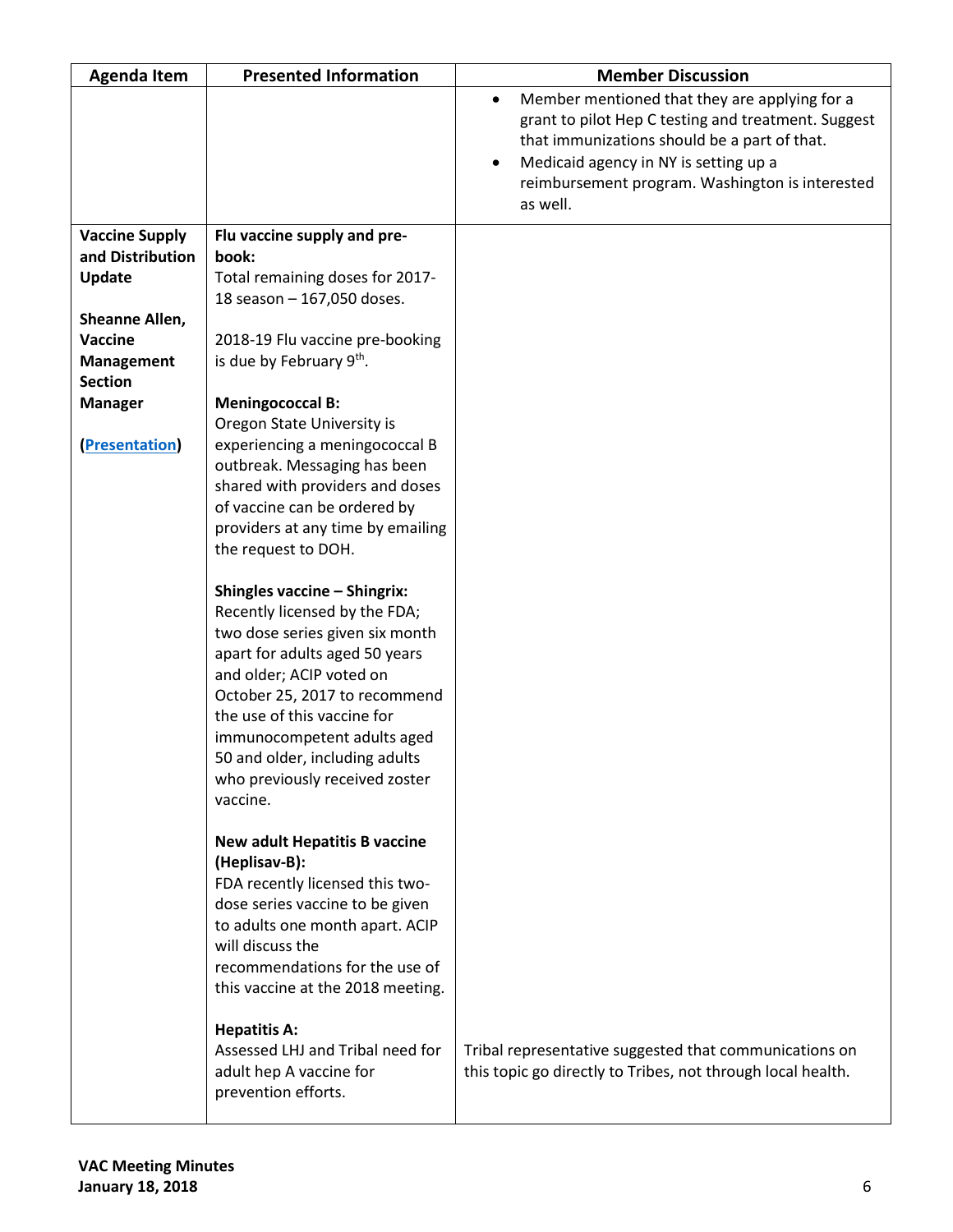| <b>Agenda Item</b>    | <b>Presented Information</b>                                      | <b>Member Discussion</b>                                       |
|-----------------------|-------------------------------------------------------------------|----------------------------------------------------------------|
|                       | Not seeing a lot of cases but are                                 | Tribes have a vulnerable population. Tribal representative     |
|                       | concerned about vulnerable                                        | offered communication assistance and support if needed.        |
|                       | populations.                                                      |                                                                |
|                       | Exploring options for purchasing                                  | Members commented that we need to make sure we have            |
|                       | hep A vaccine in the private                                      | funding for other vaccines - not use too much on one           |
|                       | market if funding is available.                                   | vaccine.                                                       |
|                       |                                                                   | Ensure that there is a solid plan in place so the<br>$\bullet$ |
|                       |                                                                   | vaccine is used. Vaccine for uninsured and                     |
|                       |                                                                   | underinsured adults is purchased at the end of the             |
|                       |                                                                   | season.<br>Make sure we have enough hep A vaccine on hand      |
|                       |                                                                   | to respond to an outbreak in encampments.                      |
|                       |                                                                   |                                                                |
|                       | Thermometer requirements:                                         |                                                                |
|                       | Providers enrolled in the                                         |                                                                |
|                       | childhood vaccine program will<br>be required at the beginning of |                                                                |
|                       | 2018 to use a digital data logger                                 |                                                                |
|                       | with continuous monitoring and                                    |                                                                |
|                       | recording capabilities or a                                       |                                                                |
|                       | temperature monitoring system.                                    |                                                                |
|                       | Ordering permissions will be                                      |                                                                |
|                       | suspended for providers who do<br>not have appropriate            |                                                                |
|                       | thermometers.                                                     |                                                                |
|                       |                                                                   |                                                                |
|                       | <b>Restitution - Best practices in</b>                            |                                                                |
|                       | <b>Storage and Handling and</b>                                   |                                                                |
|                       | replacement policy:                                               |                                                                |
|                       | Formed workgroup. There are 13<br>members working together to     |                                                                |
|                       | find solution for our state. First                                |                                                                |
|                       | meeting is in February.                                           |                                                                |
| <b>Flu Vaccine</b>    | Cell based/egg                                                    |                                                                |
| <b>Discussion</b>     | based/recombinant flu vaccine:                                    |                                                                |
| Julie Tomaro,         | Four strains; A/H3N2, A/H1N1,                                     |                                                                |
| <b>Clinical and</b>   | B/Yamagata, and B/Victoria.                                       |                                                                |
| <b>Quality</b>        | Focus on H3N2 since it's the                                      |                                                                |
| <b>Assurance</b>      | most virulent of the four strains,                                |                                                                |
| <b>Section Manger</b> | is the most common this season,                                   |                                                                |
|                       | and causes the most challenges                                    |                                                                |
| <b>Presentation</b>   | in vaccine production.                                            |                                                                |
|                       | Vaccine effectiveness is about                                    |                                                                |
|                       | 30%.                                                              |                                                                |
|                       |                                                                   |                                                                |
|                       | Flu vaccine production                                            |                                                                |
|                       | technologies:                                                     |                                                                |
|                       |                                                                   |                                                                |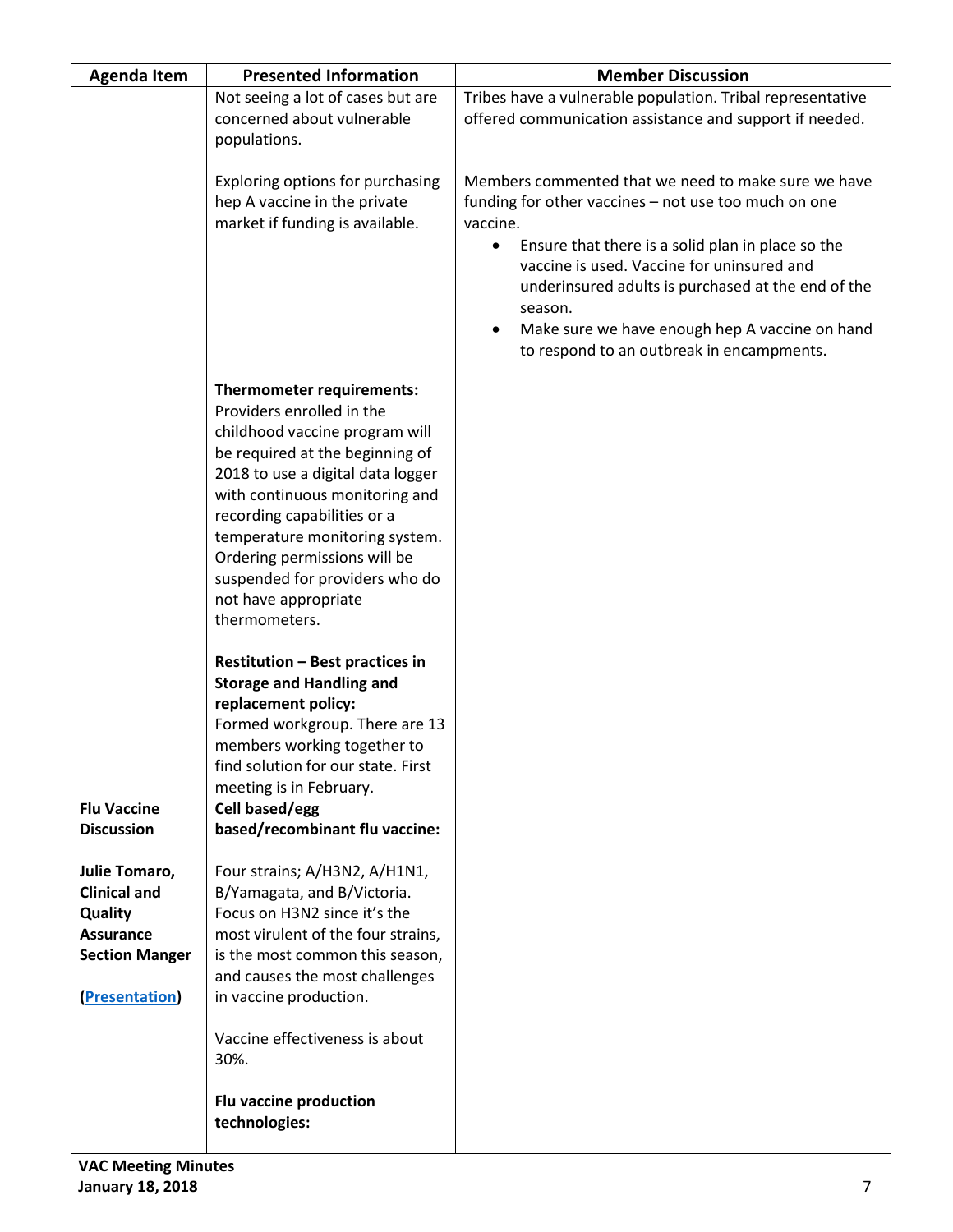| <b>Agenda Item</b>     | <b>Presented Information</b>                                                                                                                                                                                                                                                                                                                                                                                                                                                                                                                                                                                                                                                                                                                                                                              | <b>Member Discussion</b>                                                                                                                                                                                                                                                                                                                                                                                                                                                                                                                                                                                                                              |
|------------------------|-----------------------------------------------------------------------------------------------------------------------------------------------------------------------------------------------------------------------------------------------------------------------------------------------------------------------------------------------------------------------------------------------------------------------------------------------------------------------------------------------------------------------------------------------------------------------------------------------------------------------------------------------------------------------------------------------------------------------------------------------------------------------------------------------------------|-------------------------------------------------------------------------------------------------------------------------------------------------------------------------------------------------------------------------------------------------------------------------------------------------------------------------------------------------------------------------------------------------------------------------------------------------------------------------------------------------------------------------------------------------------------------------------------------------------------------------------------------------------|
|                        | Egg-based - most common;<br>$\bullet$<br>requires large numbers of<br>eggs to produce, quality of<br>egg supply can be<br>compromised by avian flu<br>outbreaks, not all strains can<br>grow well in eggs.<br>Cell-based; potentially offers<br>$\bullet$<br>better protection than egg-<br>based flu vaccines and faster<br>production.<br>Recombinant; short<br>$\bullet$<br>production time and egg-<br>free.<br>Currently not enough data to<br>conclude that cell-based or<br>recombinant vaccine are more<br>effective than egg-based flu<br>vaccine. More data is needed to<br>make a policy decision by CDC.<br>There's no preference at this<br>time.<br>Does the available science<br>compel VAC to recommend<br>adding Flucelvax (cell-based) as a<br>presentation for the next flu<br>season? | Member comments:<br>The supply is limited and it may be challenging for<br>$\bullet$<br>providers to choose.<br>No pediatric literature. Would like more data but<br>$\bullet$<br>it's more an operational concern. It's hard to<br>rationalize it operationally. Simplicity is the biggest<br>concern.<br>Tell the market they're on the right path with a<br>better vaccine. This is progress forward and maybe<br>in the future we could go that route but simpler is<br>better in a clinical setting.<br>If we had this available would providers order it?<br>$\bullet$<br>Worried about the confusion between which one to<br>use. Complicated. |
| 2017-18                | Influenza report:                                                                                                                                                                                                                                                                                                                                                                                                                                                                                                                                                                                                                                                                                                                                                                                         |                                                                                                                                                                                                                                                                                                                                                                                                                                                                                                                                                                                                                                                       |
| Influenza              | These are released monthly in                                                                                                                                                                                                                                                                                                                                                                                                                                                                                                                                                                                                                                                                                                                                                                             |                                                                                                                                                                                                                                                                                                                                                                                                                                                                                                                                                                                                                                                       |
| <b>Activity Update</b> | the summer and released weekly<br>October through May. Many                                                                                                                                                                                                                                                                                                                                                                                                                                                                                                                                                                                                                                                                                                                                               |                                                                                                                                                                                                                                                                                                                                                                                                                                                                                                                                                                                                                                                       |
| Vivian Hawkins,        | local health jurisdictions also                                                                                                                                                                                                                                                                                                                                                                                                                                                                                                                                                                                                                                                                                                                                                                           |                                                                                                                                                                                                                                                                                                                                                                                                                                                                                                                                                                                                                                                       |
| MS PhD,                | produce reports.                                                                                                                                                                                                                                                                                                                                                                                                                                                                                                                                                                                                                                                                                                                                                                                          |                                                                                                                                                                                                                                                                                                                                                                                                                                                                                                                                                                                                                                                       |
| Epidemiologist         |                                                                                                                                                                                                                                                                                                                                                                                                                                                                                                                                                                                                                                                                                                                                                                                                           |                                                                                                                                                                                                                                                                                                                                                                                                                                                                                                                                                                                                                                                       |
|                        | <b>Influenza Surveillance Data</b>                                                                                                                                                                                                                                                                                                                                                                                                                                                                                                                                                                                                                                                                                                                                                                        |                                                                                                                                                                                                                                                                                                                                                                                                                                                                                                                                                                                                                                                       |
| <b>Elyse Bevers,</b>   |                                                                                                                                                                                                                                                                                                                                                                                                                                                                                                                                                                                                                                                                                                                                                                                                           |                                                                                                                                                                                                                                                                                                                                                                                                                                                                                                                                                                                                                                                       |
| MPH,                   | <b>Reportable in Washington:</b>                                                                                                                                                                                                                                                                                                                                                                                                                                                                                                                                                                                                                                                                                                                                                                          |                                                                                                                                                                                                                                                                                                                                                                                                                                                                                                                                                                                                                                                       |
| Epidemiologist         | Lab-confirmed deaths<br>$\bullet$                                                                                                                                                                                                                                                                                                                                                                                                                                                                                                                                                                                                                                                                                                                                                                         |                                                                                                                                                                                                                                                                                                                                                                                                                                                                                                                                                                                                                                                       |
|                        | Outbreaks in long-term care.<br>$\bullet$                                                                                                                                                                                                                                                                                                                                                                                                                                                                                                                                                                                                                                                                                                                                                                 |                                                                                                                                                                                                                                                                                                                                                                                                                                                                                                                                                                                                                                                       |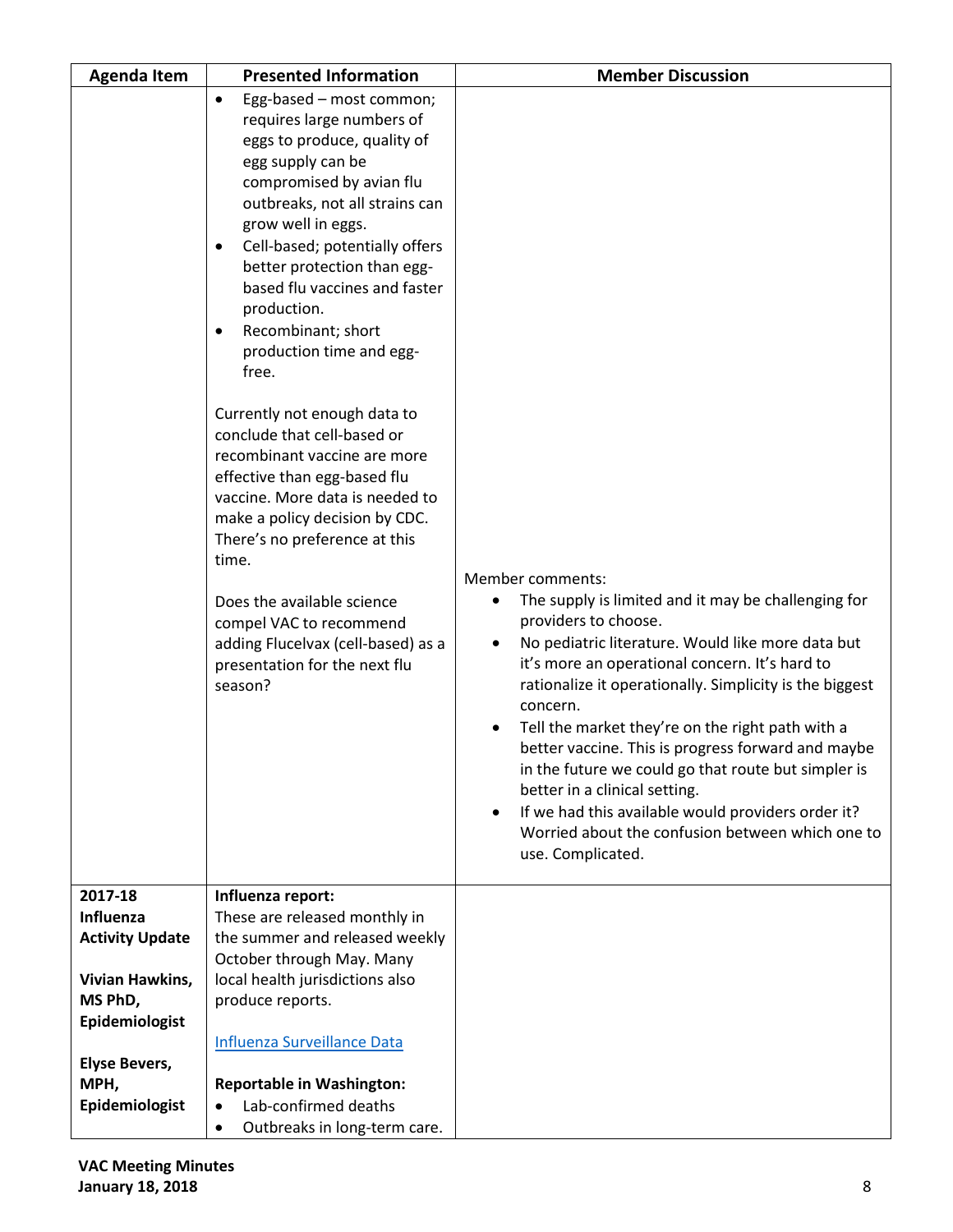| <b>Agenda Item</b>  | <b>Presented Information</b>                                                                                                                                                                                                                                                                                                                                        | <b>Member Discussion</b>                                                                                                                                                                                                                                                                                                                                                                                                                                                                                                                                                                                                                                                                              |
|---------------------|---------------------------------------------------------------------------------------------------------------------------------------------------------------------------------------------------------------------------------------------------------------------------------------------------------------------------------------------------------------------|-------------------------------------------------------------------------------------------------------------------------------------------------------------------------------------------------------------------------------------------------------------------------------------------------------------------------------------------------------------------------------------------------------------------------------------------------------------------------------------------------------------------------------------------------------------------------------------------------------------------------------------------------------------------------------------------------------|
| <b>Presentation</b> | Suspected novel flu cases.<br>$\bullet$                                                                                                                                                                                                                                                                                                                             |                                                                                                                                                                                                                                                                                                                                                                                                                                                                                                                                                                                                                                                                                                       |
|                     | Flu deaths:<br>Flu will kill 12K people every year<br>- lab confirmed deaths are<br>reportable in WA but they're<br>under reported. They get flu and<br>then worsens an existing<br>condition and flu virus can be<br>gone when trying to confirm.<br>There have been 46 flu deaths in<br>Washington so far this season.<br>Last year there were a total of<br>278. | Half as many flu deaths this year as last. Long-term care is<br>lower than last year. It's variable from community to<br>community.<br>One member commented that the way flu is portrayed in<br>media can affect uptake. We need to be careful how we<br>message to the public and not use the words "worst year<br>ever" so frequently unless it's actually true. DOH doesn't do<br>that - but it's a larger communication issue.<br>Typical reports of deaths range from 10-80. It could be 400<br>in a bad season. There is confusion about what flu is;<br>stomach flu and respiratory illness vs. flu, people are<br>confused and that can cause them to think that the vaccine<br>doesn't work. |
|                     | <b>Vaccine effectiveness:</b><br>Estimates for this season will be<br>out in February.<br>CDC has indicated that<br>effectiveness for the H3N2<br>component is about 30%.                                                                                                                                                                                           | There's a lot of information out there (in communities)<br>about flu vaccine effectiveness. It can be confusing for<br>patients. It would be good to have messaging.<br><b>ACTION:</b><br>DOH communication team develop and share flu vaccine                                                                                                                                                                                                                                                                                                                                                                                                                                                        |
|                     | <b>Questions to VAC:</b><br>What should our surveillance<br>look like in the future? WA and<br>nationally?                                                                                                                                                                                                                                                          | effectiveness talking points.<br>Data is variable across the country. King county is not as<br>bad as last year. Level of ILI is not at the peak shown yet.                                                                                                                                                                                                                                                                                                                                                                                                                                                                                                                                           |
|                     | How much disease have you<br>seen this season?                                                                                                                                                                                                                                                                                                                      | Pregnant patients are not less inclined to get flu vaccine.<br>Uptake is around 50%. Tdap and flu shot should be given<br>with every pregnancy.                                                                                                                                                                                                                                                                                                                                                                                                                                                                                                                                                       |
|                     | Have you noticed any difference<br>in vaccine uptake?<br>Additional support needs?                                                                                                                                                                                                                                                                                  | Every year the big part of the work is surveillance and<br>responding to outbreaks. More work needed around<br>messaging and disease education. We need to educate<br>about symptoms, vaccination, and anti-virals.                                                                                                                                                                                                                                                                                                                                                                                                                                                                                   |
|                     |                                                                                                                                                                                                                                                                                                                                                                     | There's good data on decreased risks of complications with<br>vaccination and anti-viral use. More messaging for<br>colleagues and the public on when to go to the ER.                                                                                                                                                                                                                                                                                                                                                                                                                                                                                                                                |
|                     |                                                                                                                                                                                                                                                                                                                                                                     | Public health doesn't have a huge budget for this work but<br>do the best we can with what we have.                                                                                                                                                                                                                                                                                                                                                                                                                                                                                                                                                                                                   |
|                     |                                                                                                                                                                                                                                                                                                                                                                     | What's the consistency between state's surveillance?<br>CDC funds coordinator in each state to help support ILI<br>network, lab data, PHL, and responding to novel events.<br>Other states activities are variable. Data is also variable and<br>there's room for improvement.                                                                                                                                                                                                                                                                                                                                                                                                                        |